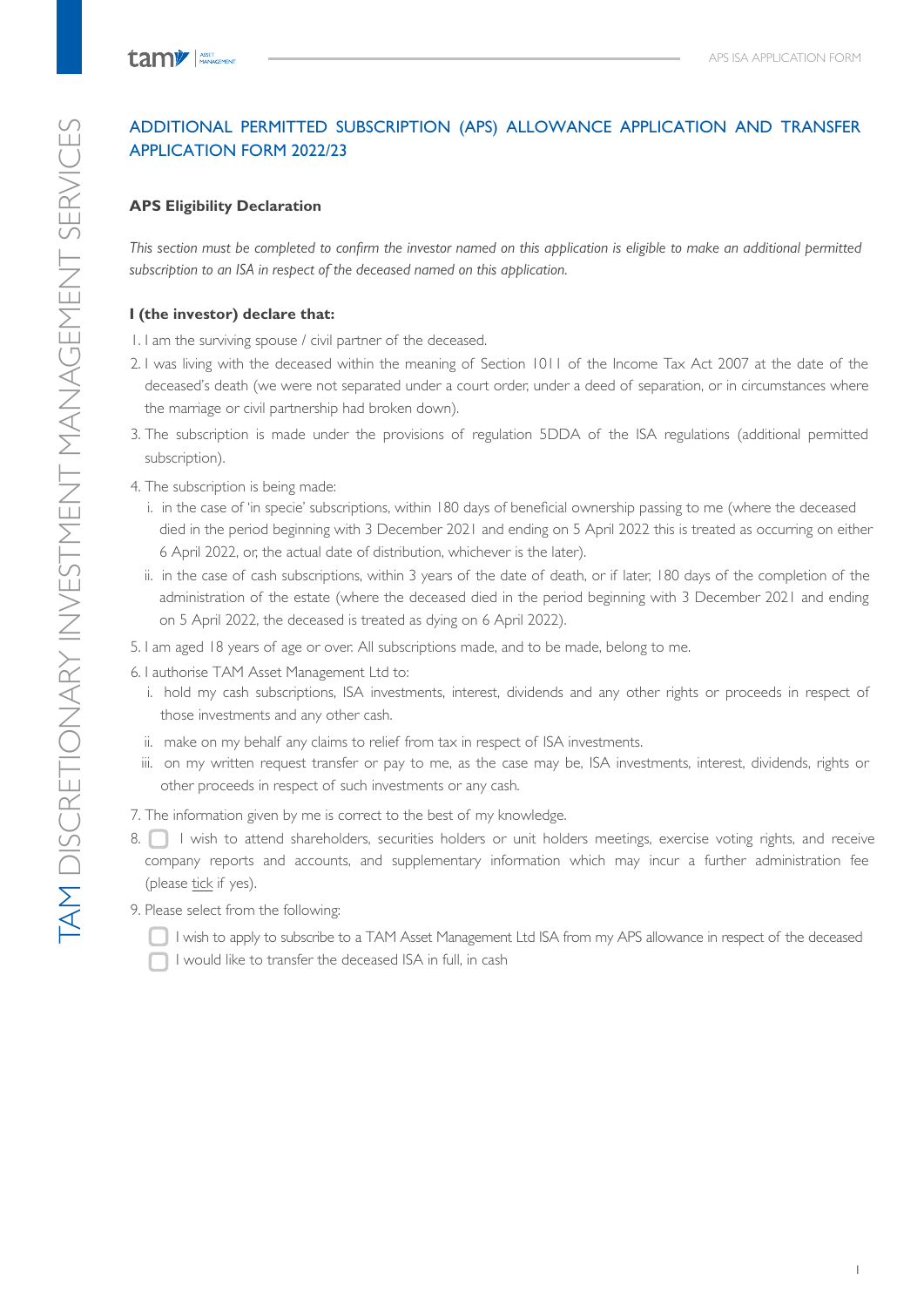### ISA TERMS & CONDITIONS FOR TAX YEAR 2022/23

TAM Asset Management Ltd are registered Inland Revenue ISA Managers, authorised and regulated by the Financial Conduct Authority.TAM ISAs are managed in accordance with the ISA Regulations and other regulatory and legal requirements. Should TAM Asset Management Ltd decide to delegate any of their functions or responsibilities under these Terms & Conditions they will satisfy themselves that any such person is competent to carry out those functions and responsibilities.

#### TO OPEN AN ISA

**1.** Anyone aged 18 or over, who is resident and ordinarily resident in the UK, can subscribe up to  $£20,000$  to a stocks and shares ISA, either in cash or by way of existing shares (for which special rules apply).

**2.** The investments will be and must remain in your beneficial ownership and must not be used as security for a loan. As per your initial Terms of Business the title to the investments will be in the name of Pershing Nominees Ltd (or in the case of overseas securities held with any eligible custodian as they may reasonably determine). UK non-Crest securities will be held in their physical possession. Share certificates or other documents evidencing title will be held by us as Inland Revenue authorised ISA Managers.

**3.** Withdrawals do not incur liability to tax. The funds withdrawn can be re-subscribed in the same tax year if the maximum subscription has not already been made.

**4.** Qualifying investments can be any equity (ordinary shares) in a company which is incorporated anywhere in the world and which is officially listed on a recognised Stock Exchange, as termed by the Inland Revenue, any qualifying Investment Trust, Unit Trust, OEIC or UCITS (subject to special rules), certain corporate bonds convertibles and preference shares, PIBs and Gilts.

**5.** Dividends may be withdrawn without charge bi-annually.

**6.** Interest arising on cash on deposit is not liable for tax but we are required to account to the Inland Revenue for a flat rate charge of 20% on all interest paid or credited. The investor cannot reclaim this charge. Interest rates will be available on request.

**7.** You have the right to attend shareholders, securities holders or unit holders meeting, exercise voting rights, and receive company reports and accounts, and supplementary information which may incur a further administration fee. You must notify us in writing if you wish to take up this right.

**8.** Where applicable Bonus Rights will automatically be added to your holding. Please note Rights issues may not be subscribed for by additional cash investment over the annual ISA limit, but may be taken up from cash already in the ISA, or taken up outside the ISA.

**9.** Statements are constantly available to download via our web delivery system, giving details of investments and cash balances held in the ISA.

**10.** Your ISA investment will be discussed individually with you by your IFA prior to purchase or sale and TAM are

not responsible for determining the appropriateness or suitability of and ISA for your circumstances. It is your adviser's responsibility to assess your circumstances and determine the correct risk profile which will be relayed to TAM and agreed to by you.

**11.** TAM Asset Management Ltd is responsible for determining the eligibility of investments to be held within ISAs. It is, however, possible for a previously qualifying investment to become non-qualifying, for which TAM Asset Management Ltd cannot be held responsible, nor for any loss of benefit resulting. If an investment ceases to qualify, we will arrange to sell or transfer it out of the account.

**12.** You are not obliged to take out an ISA each year but we do require you to complete an application form for each tax year for which you subscribe unless you choose the second option on the previous page point 8.

**13.** As the ISA is personal to you, tax exemptions cease on death and thereafter your personal representatives will have the choice of liquidating the investments or transferring them in specie to your beneficiary(s).

**14.** You have the right to transfer your ISA to another ISA manager. On receipt of your written instructions and within the time stipulated by you, subject to a minimum period of 21 calendar days, all or part of your ISA shall be transferred to another ISA manager.

**15.** On receipt of your instructions and within the time stipulated by you, subject to a minimum period of 21 days, all or part of the investment held in your ISA, and proceeds arising from those investments, shall be transferred or paid to you.

**16.** We will notify you if, by reason of any failure to satisfy the provisions of the ISA regulations made by the Inland Revenue, the ISA has or will become void. Voided ISAs will be subject to our closure fee.

**17.** Alterations may be made from time to time to these terms without notice in order to meet changes in ISA regulations, legal requirements and otherwise to allow effective management of your ISA investments. Any changes in our charges will be made available via our website 30 calendar days prior to them taking effect.

**18.** Where applicable the Terms and Conditions stipulated in your (Discretionary) Terms of Business Proposal will apply to your ISA. We will manage the portfolio as per the investment objectives advised in your signed account opening documentation. Should your investment objectives change, please contact your Adviser as soon as possible in order that they can instruct us accordingly.

**19.** You are reminded that, owing to the nature of the investment market, share prices and the income derived from a shareholding can fall as well as rise that the degree of risk attached to any particular investment may vary, and that you may not receive back all the money which you invested.

**20.** Your ISA investments do not involve you in any correspondence or returns to the Inland Revenue.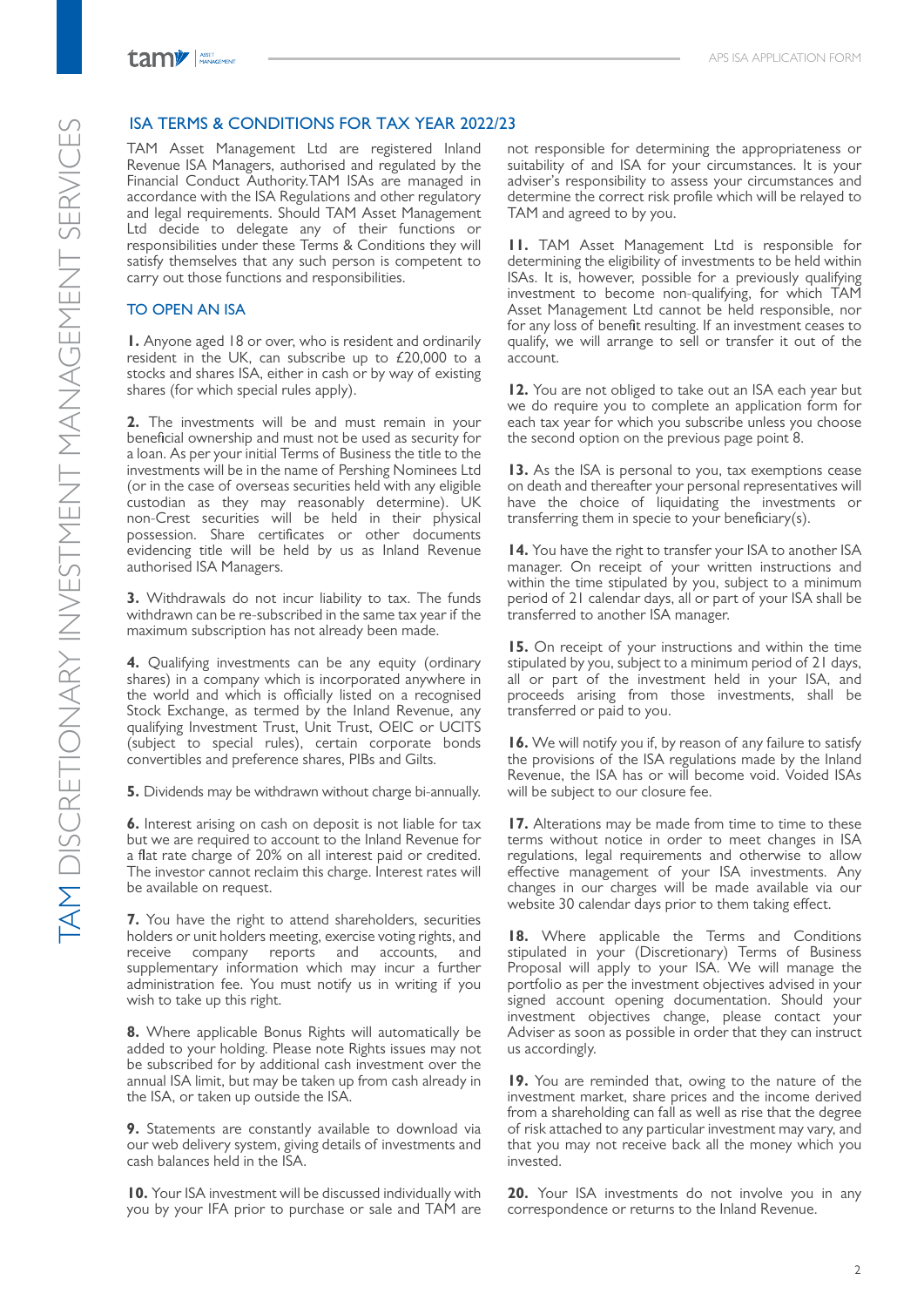## ISA TRANSFER DECLARATION DETAILS

#### TAM Asset Management Ltd Transfer Application Details – Instructions to Existing Account Manager.

*I agree to TAM Asset Management Ltd's terms and conditions and authorise you to transfer the below detailed Stocks and Shares ISA to them. I also authorise you to provide TAM Asset Management Ltd with any information they require and to accept their instructions regarding my ISA.*

### Transferring ISA Manager Details

| Name:                   |  |       |  |
|-------------------------|--|-------|--|
| Address:                |  |       |  |
| Plan Name:              |  |       |  |
| ISA Reference Number:   |  |       |  |
|                         |  |       |  |
| <b>Client Details</b>   |  |       |  |
| Title:                  |  |       |  |
| First Name:             |  |       |  |
| Surname:                |  |       |  |
| Address:                |  |       |  |
|                         |  |       |  |
| National Insurance No.: |  |       |  |
| Date of Birth:          |  |       |  |
| Passport Number:        |  |       |  |
| Nationality:            |  |       |  |
|                         |  |       |  |
| Signature:              |  | Date: |  |
|                         |  |       |  |
|                         |  |       |  |

*To electronically sign the declaration, please follow these steps:*

*a) Create an electronic signature image by using our online signpad here*

*b) Save the image to your device*

*c) Click on the signature box below*

*d) Browse and upload your new electronic signature image*

*e) Save the form*

*VERY IMPORTANT PLEASE READ: Some ISA Managers will restrict the transfer of assets from existing product to cash only. It is TAM Asset Management policy to always attempt to transfer stock in specie. However, where we receive instructions*  for transfer and the existing Manager will not allow in specie transfer, unless otherwise advised, we will instruct liquidation on *your behalf and receive cash. The transfer of either cash or in specie will have no negative impact on the ISA's tax situation.*